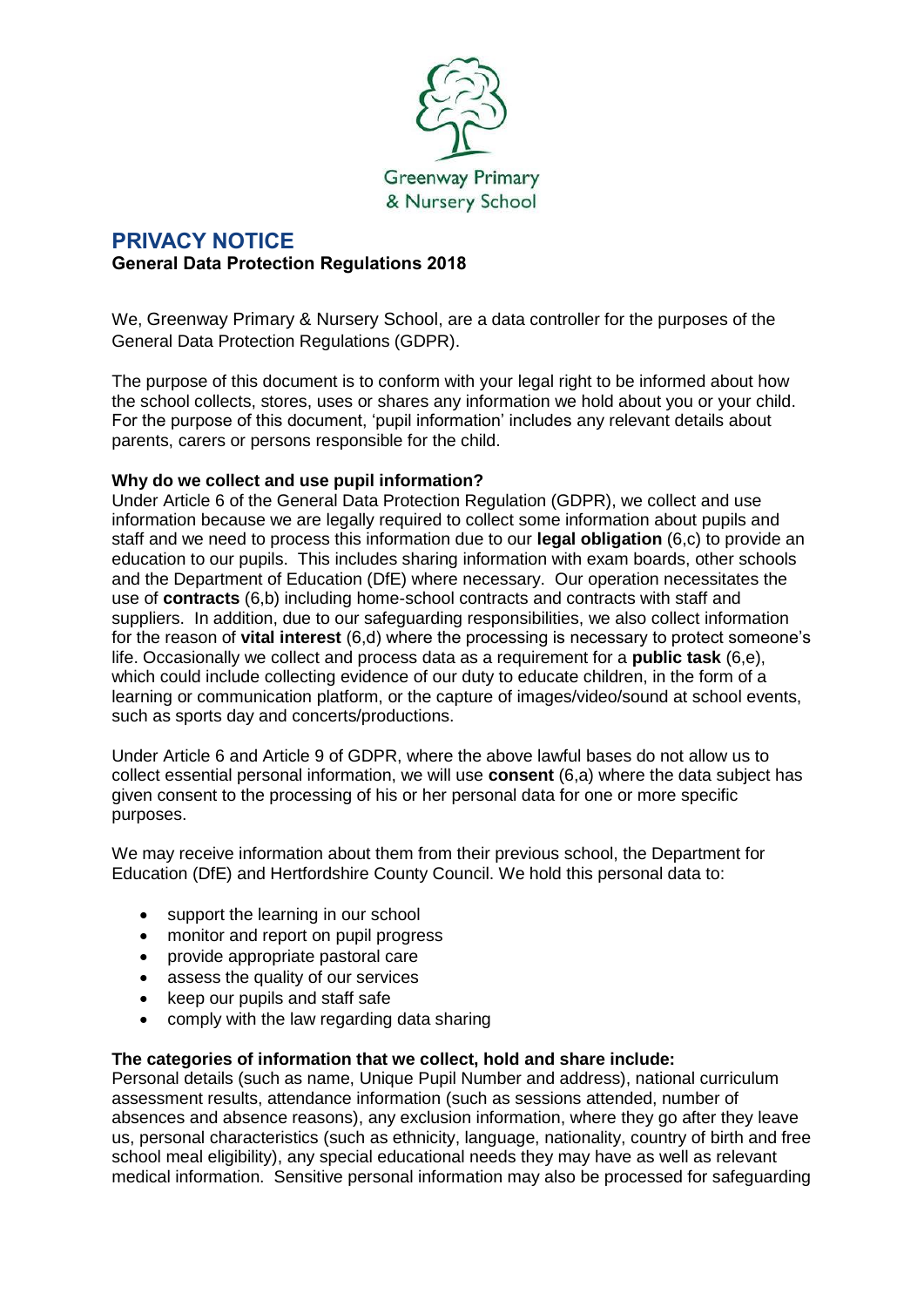

purposes (on the Legal Basis of **Vital Interest**) at any time. Explicit consent would be sought if biometric data was ever to be collected/used by the school in the future.

#### **Collecting pupil information**

We collect pupil information by using registration forms, data collection forms (which may be used annually) or file transfer from previous schools.

Whilst the majority of pupil information you provide to us is mandatory, some of it is provided to us on a voluntary basis. In order to comply with the General Data Protection Regulations, we will inform you whether you are required to provide certain pupil information to us or if you have a choice in this.

#### **Storing data**

An annual sweep of the school network will be used to ensure that data is removed from general access where appropriate. We shred or destroy redundant data onsite.

We may hold data on USB memory sticks if adequately protected, although their use is discouraged.

Photographs, videos and sound media will be captured by the school using school equipment and in line with any consent granted.

Data is backed up onsite daily and external backup is provided by our IT service provider (details can be obtained from the School Office), including Arbor. We maintain a supplier compliance log to ensure that Data Processors (our suppliers) are compliant and effectively safeguard your data.

The school has robust processes in place to minimise the risk of data breaches. In the unlikely event of a Data Breach, the school has an internal Data Breach Procedure and documentation which would be followed. These documents are overseen by the school's Data Protection Officer (DPO). In the event of a data breach, we would act in accordance with the General Data Protection Regulations 2018.

#### **Data Retention**

Data will be retained by the school for the duration of the pupil's time with us. We cannot agree to delete data during this time.

We will agree to remove data held on pupils, if requested, after they have left us (provided we are not required to keep it due to ratified policy or law). We will have to send their information to a new school or education establishment if applicable.

We hold pupil data until they reach 25 years of age for pupils with SEN<sup>\*</sup> (Data will be securely deleted in the academic year of their 25th birthday). Ordinarily, data will be removed from general access five years after they have left the school, where educational records and/or child protection records have been passed to an alternative provision (or to Herts or another county or country). A yearly sweep of school documentation will be carried out to ensure that such data is protected and removed from general access where appropriate.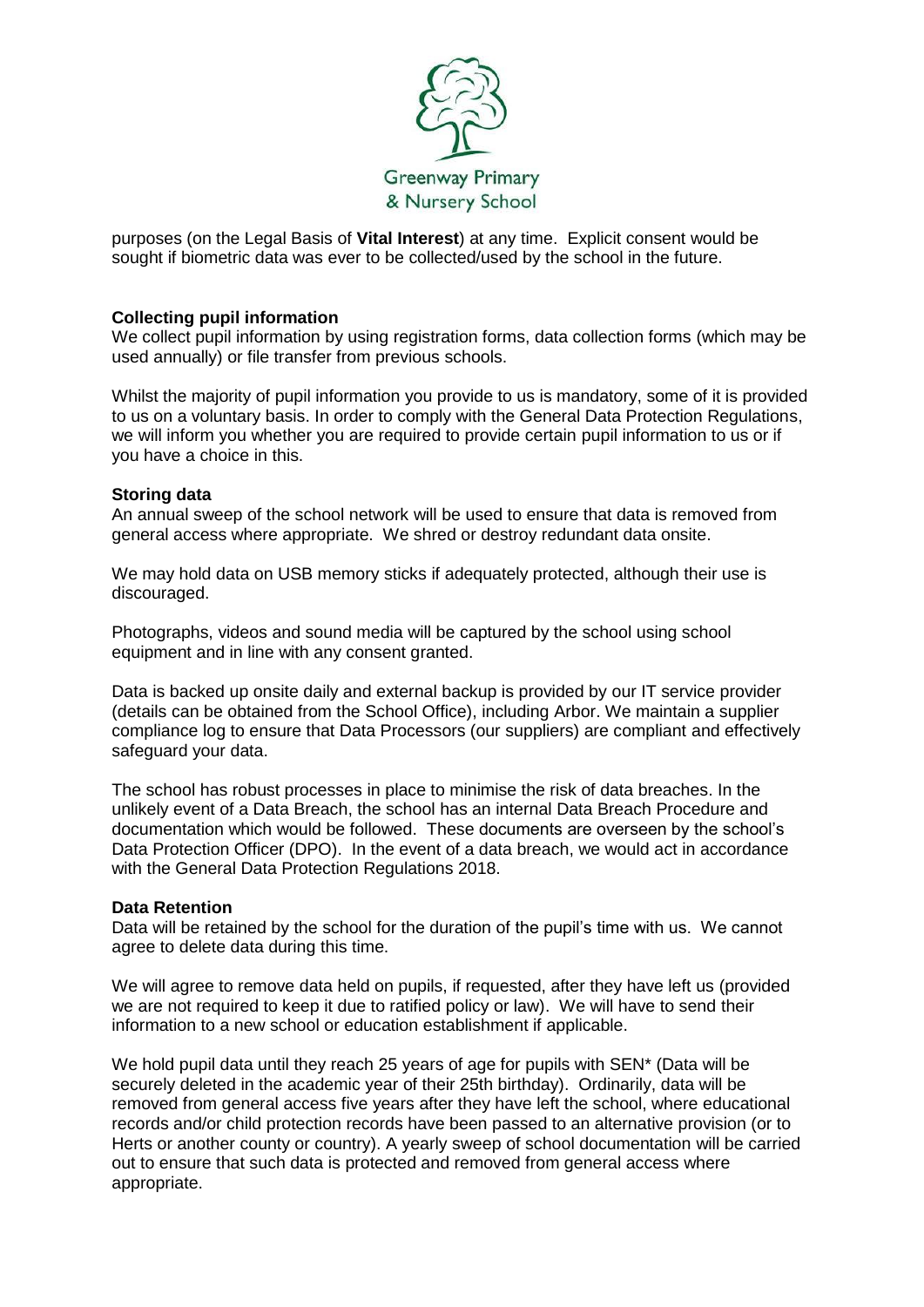

Some school data will be kept for 6 years – this includes financial accounting information (legal reasons) and Data Breach Logs.

*\* and children without SEN if there is a major incident (for example, a safeguarding or critical/medical incident requiring external agency support). We may be required to keep the entire file until the youngest child involved turns 25 years of age, or longer for specific and regulated incidents.*

### **Who do we share information with?**

We will not give information about you or your child to anyone without your consent unless the law and our policies allow us to.

Where our school is involved in collaborative delivery with other schools and learning providers, pupil information may also be shared to aid the preparation of learning plans and the use of data to achieve the objectives identified above or with schools that the pupil attends after leaving us. We need to share information, on occasion with (but not limited to) Virtual Schools, Education Psychologist, transfer schools, Social Services Assessment Team, Children's Services, school governors/trustees, local authority support services including the NHS, police and courts as necessary, and other health related assessment teams including disability allowance. We are required, by law, to share some information with the Department for Education (DfE). This information will, in turn, then be made available for the use by the Local Authority. Additionally, the curriculum may require the use of third party web-based learning platforms, if GDPR compliant. We may share information with our Parents' Association if we have your consent.

#### **Why we share information**

We are required to share information about our pupils with the (DfE) under regulation 4 and 5 of The Education (Information About Individual Pupils) (England) Regulations 2013.

Whilst we share information as an ongoing school management requirement, which would include non-standard operational activity such as promoting the school and complaints/legal proceedings as required, we do not share information about our pupils with anyone without your consent unless the law and our policies allow us to do so.

### **Safeguarding**

GDPR does not prevent, or limit, the sharing of information for the purposes of keeping children safe. Legal and secure information sharing between schools, Children's Social Care, and other local agencies, is essential for keeping children safe and ensuring they get the support they need. Information can be shared without consent if to gain consent would place a child at risk. Fears about sharing information must not be allowed to stand in the way of promoting the welfare and protecting the safety of children. As with all data sharing, appropriate organisational and technical safeguards should still be in place.

#### **Data collection requirements**

To find out more about the data collection requirements placed on us by the Department for Education (for example; via the school census) go to [https://www.gov.uk/education/data](https://www.gov.uk/education/data-collection-and-censuses-for-schools)[collection-and-censuses-for-schools.](https://www.gov.uk/education/data-collection-and-censuses-for-schools)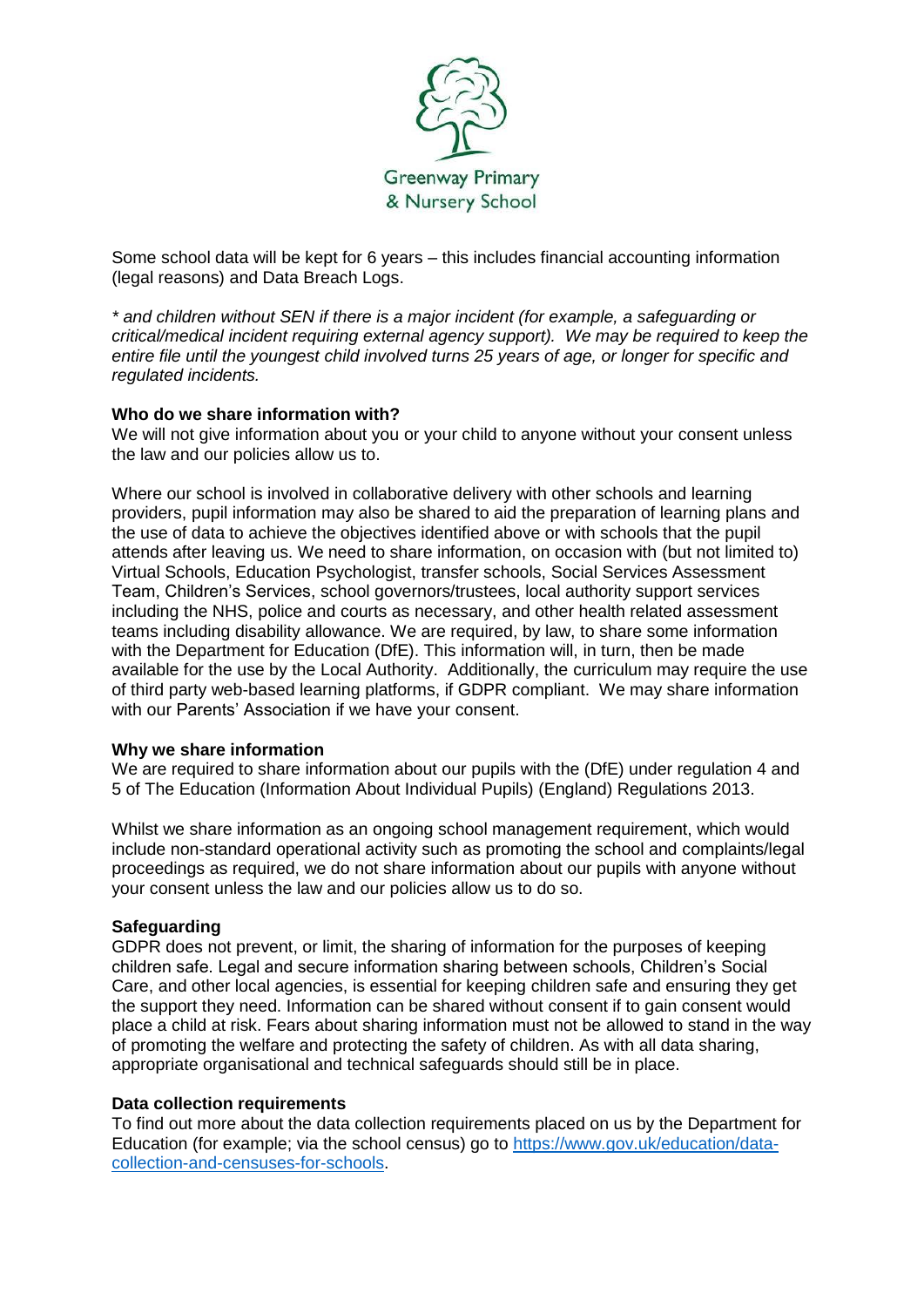

If you need more information about how our local authority and/or DfE collect and use your information, please visit:

 the DfE website at [https://www.gov.uk/data-protection-how-we-collect-and-share](https://www.gov.uk/data-protection-how-we-collect-and-share-research-data)[research-data](https://www.gov.uk/data-protection-how-we-collect-and-share-research-data)

### **How Government uses your data**

The pupil data that we lawfully share with the DfE through data collections:

- underpins school funding, which is calculated based upon the numbers of children and their characteristics in each school.
- informs 'short term' education policy monitoring and school accountability and intervention (for example, school GCSE results or Pupil Progress measures).
- supports 'longer term' research and monitoring of educational policy (for example how certain subject choices go on to affect education or earnings beyond school)

### **The National Pupil Database (NPD)**

Much of the data about pupils in England goes on to be held in the National Pupil Database (NPD).

The NPD is owned and managed by the Department for Education and contains information about pupils in schools in England. It provides invaluable evidence on educational performance to inform independent research, as well as studies commissioned by the Department.

It is held in electronic format for statistical purposes. This information is securely collected from a range of sources including schools, local authorities and awarding bodies.

To find out more about the NPD, go to: [https://www.gov.uk/government/publications/national](https://www.gov.uk/government/publications/national-pupil-database-user-guide-and-supporting-information)[pupil-database-user-guide-and-supporting-information](https://www.gov.uk/government/publications/national-pupil-database-user-guide-and-supporting-information)

To contact DfE: <https://www.gov.uk/contact-dfe>

### **Requesting access to your personal data**

Under data protection legislation, parents, carers have the right to request access to any information that we hold about them. To make a request for your personal information, or be given access to your child's educational record, contact the appropriate school office or email the Data Protection Officer (see 'Contact' below). Please be aware that in certain situations such as, but not restricted to safeguarding, this data may not be disclosed.

You also have the right to:

- object to processing of personal data that is likely to cause, or is causing, damage or distress
- prevent processing for the purposes of direct marketing
- object to decisions being taken by automated means
- in certain circumstances, have inaccurate personal data rectified, blocked, erased or destroyed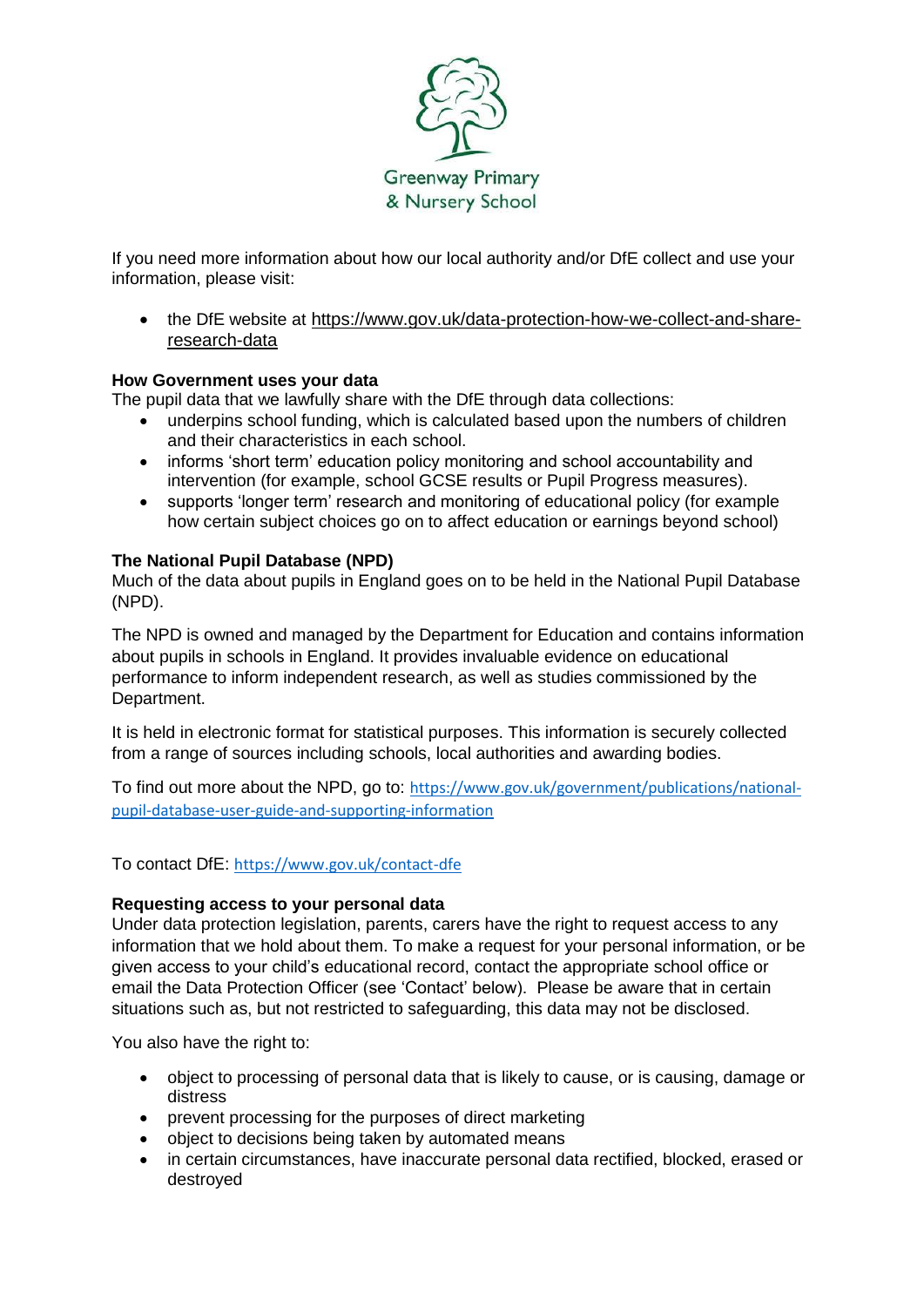

- claim compensation for damages caused by a breach of the Data Protection regulations
- withdraw any consent that you have provided\*\*

To find out more about your rights, visit<https://ico.org.uk/your-data-matters/>

\*\*Once we have received notification that you have withdrawn your consent, we will no longer process your information for the purpose or purposes you originally agreed to, unless we have another legitimate basis for doing so in law.

### **No fee usually required**

You will not usually have to pay a fee to access your personal information (or to exercise any of the other rights). However, we may charge a reasonable fee if your request for access is manifestly unfounded or excessive. Alternatively, we may refuse to comply with the request in such circumstances.

#### **Cookies**

Our website uses Cookies to track visits to our website but we do not use it to identify you or for marketing purposes. You do not have to use our website as the information can be provided to you by the school office at your request.

### **Concerns**

We understand that there are penalties for inadequately protecting your data or for noncompliance with the GDPR. If you have a concern about the way we are collecting or using your personal data, you can raise your concern with us in the first instance or directly to the Information Commissioner's Office at [https://ico.org.uk/concerns/,](https://ico.org.uk/concerns/) on 0303 123 1113 or via email by visiting<https://ico.org.uk/global/contact-us/email/>

### **Contact**

If a parent/carer wishes to access personal data held about them or their child, please contact:

- Greenway Primary & Nursery School, Crossways, Berkhamsted HP4 3NH.
- You can contact the school's Data Protection Officer by emailing: dpo@greenway.herts.sch.uk

### **Additional Contact Details**

- LA's Data Protection Office: Information Governance Unit, Room C1, County Hall, Pegs Lane, Hertford, SG13 8DQ, email: dataprotectionhertscc.gov.uk
- QCA's Data Protection Officer: 83 Piccadilly, London, W1J 8QA
- DfE's Data Protection Office Caxton House, Tothill St, London, SW1H 9NA
- Ofsted Data Protection Office: Alexandra House, 33 Kingsway, London, WC2B 6SE